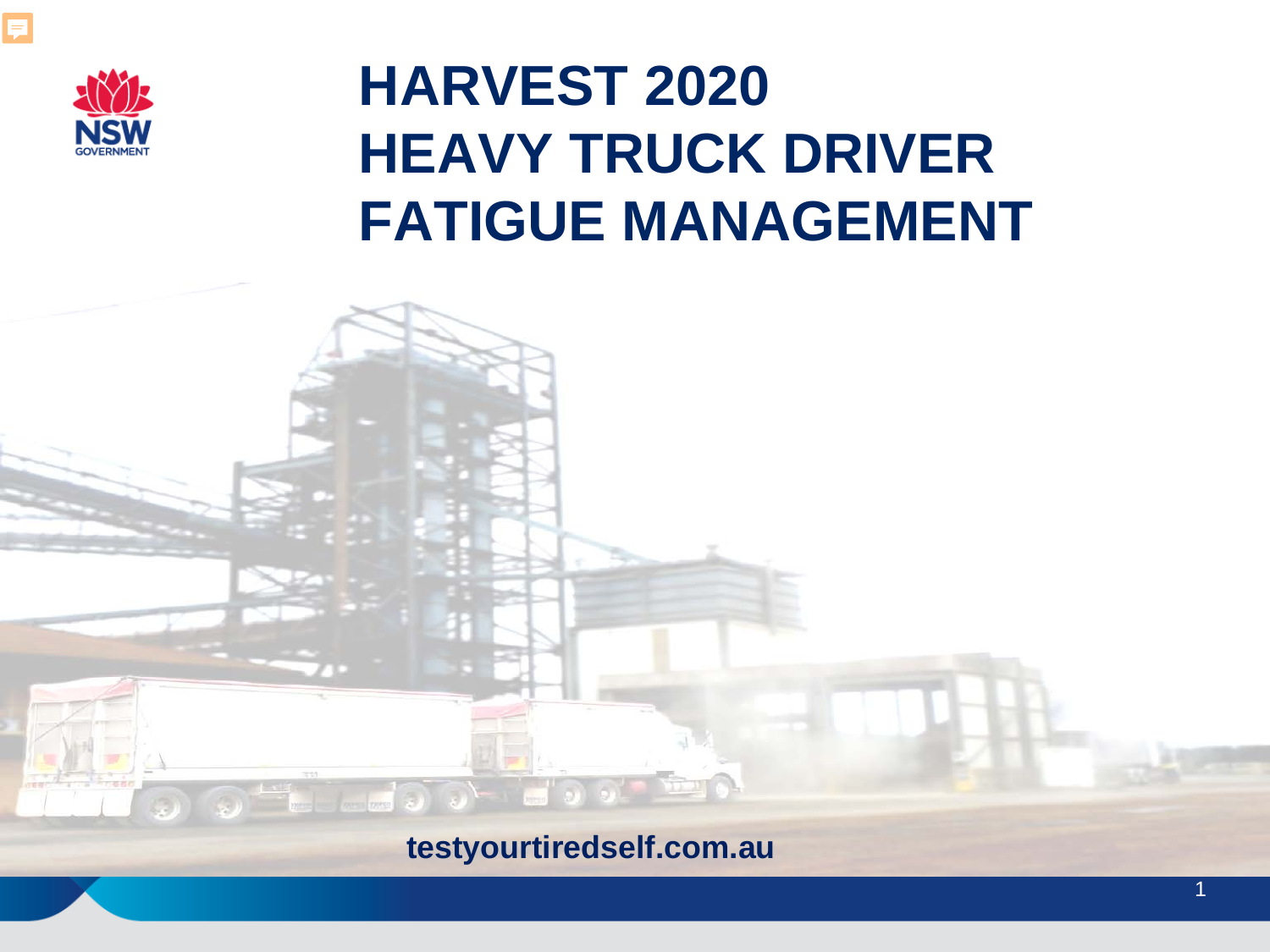

- **Be Aware –**
- **A party in the chain of responsibility must take all reasonable steps to ensure that the driver of a heavy vehicle does not drive a heavy vehicle while impaired by fatigue.**
- **Farmers and Drivers are included the Chain of Responsibility**

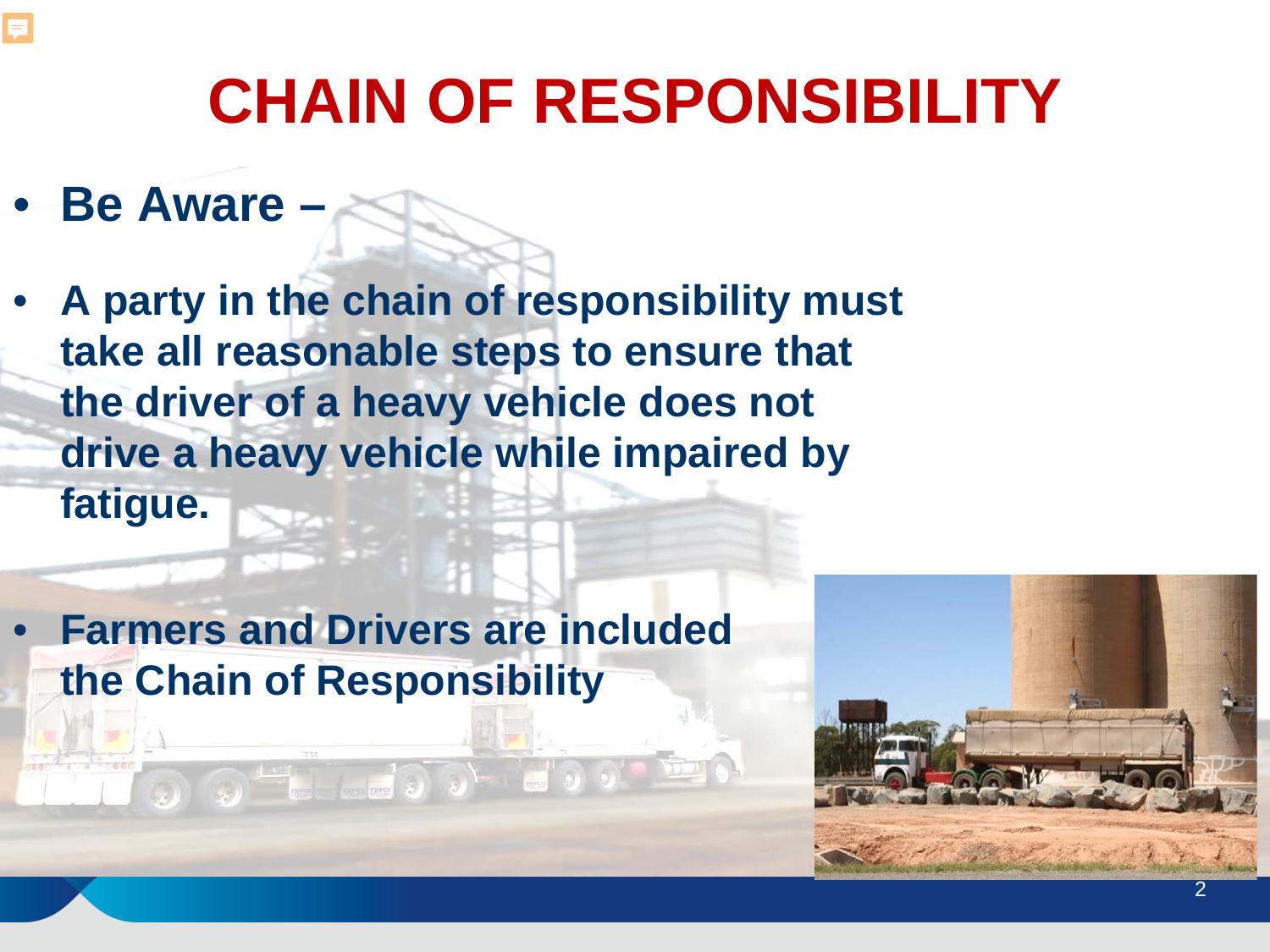## **FATIGUE**

**Tiredness is one of the three big killers on NSW roads Fatigue can happen on long and short trips**

**Most crashes (51%) happen close to home**

- **Circadian rhythms; time of day/body-clock**
- **Sleep inertia; not fully awake**
- **length of sleep**
- **sleep debt**

E

- **lengthy periods of awake time**
- **work factors**
- **lifestyle factors**
- **Alcohol and other drugs**

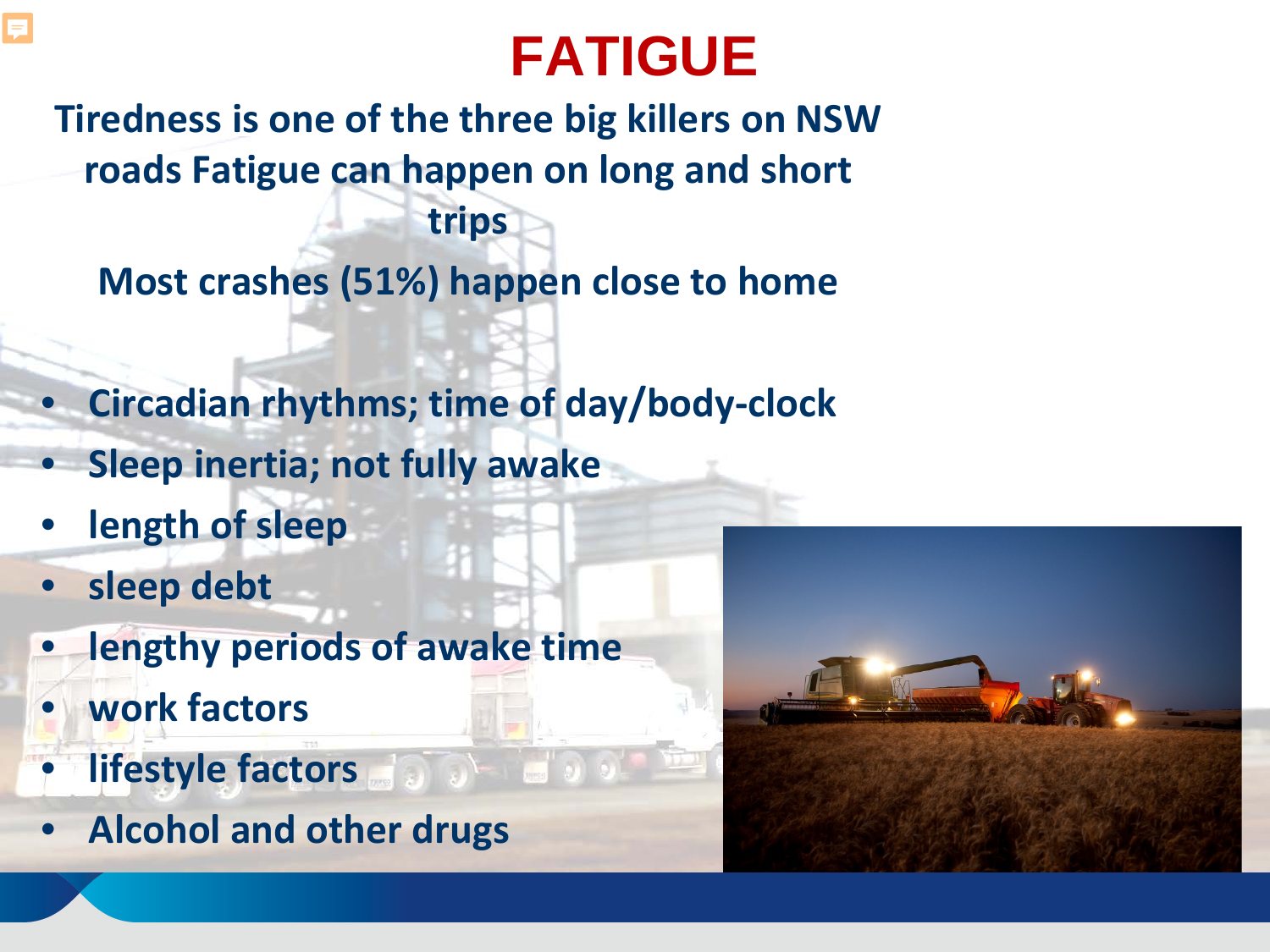### **FATIGUE**

**Effects** • **micro sleep; unplanned sleep** • **loss of alertness**  • **reduced hand/eye coordination** • **reduced concentration** • **poor decision making** • **poor communication** • **increased error rates**

E



• **increased likelihood of accidents and injuries**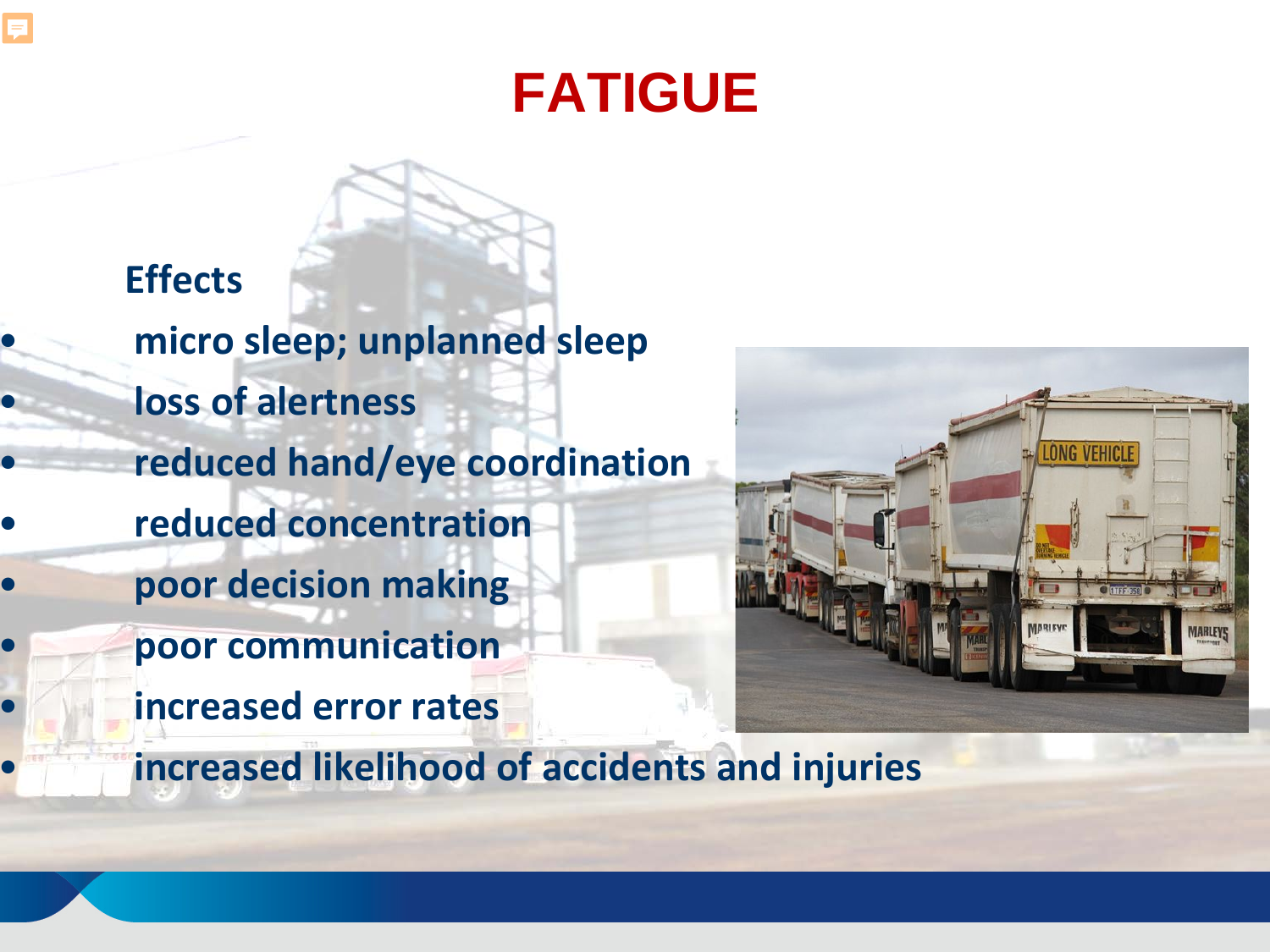### **Strategies**

- **get a good nights sleep**
- **avoid driving at night or when you would normally be asleep**
- **timing, length and quality of sleep**
- **vehicle set-up**
- **rest breaks, naps**
- **health**
- **adequate staff numbers**
- **rest and refreshment facilities**
- **planning**
- **record keeping**

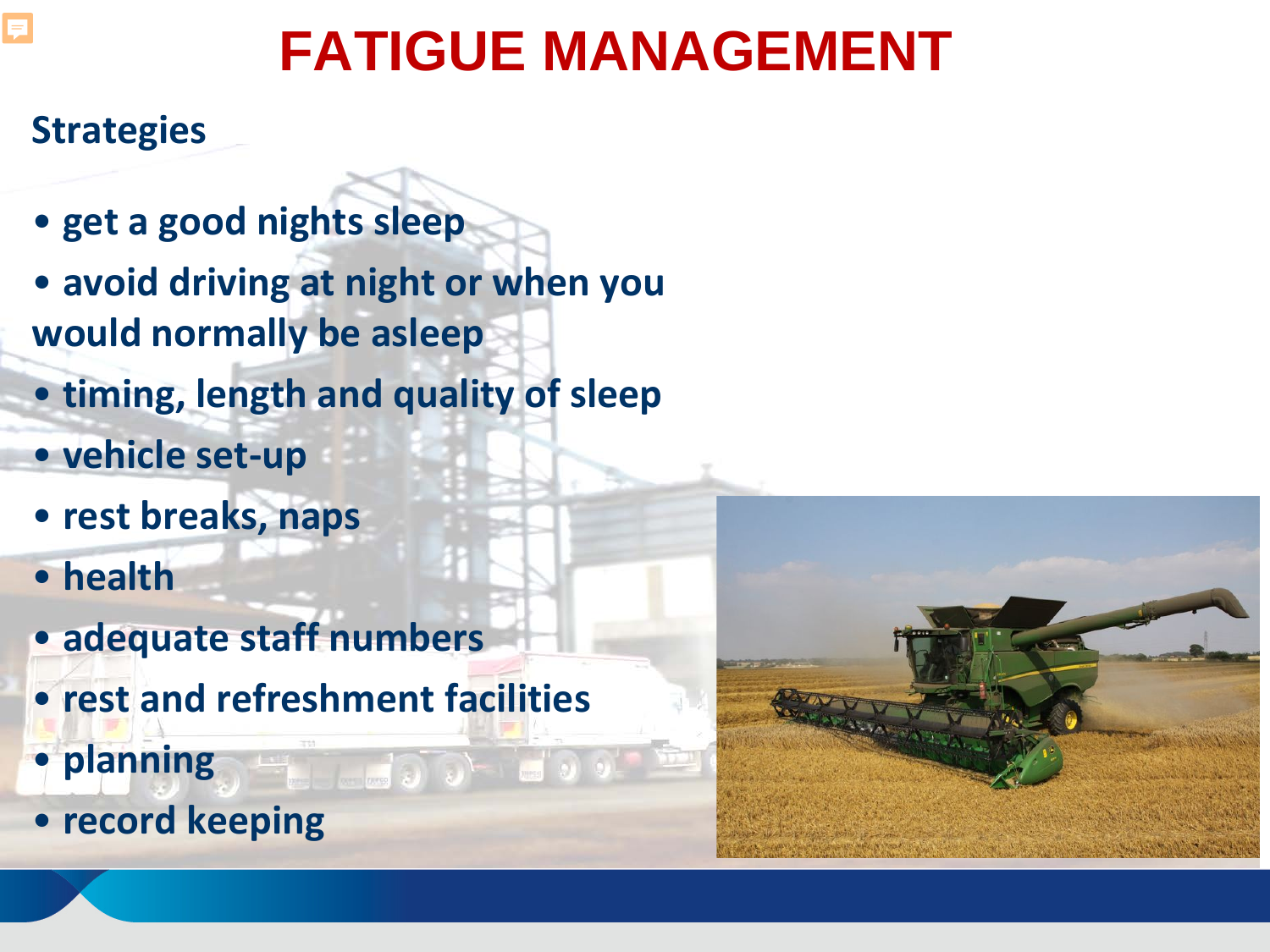- **Experienced symptoms**
- **feeling tired, drowsiness, yawning**
- **difficulty concentrating**
- **boredom (e.g. using mobile phone)**
- **headache or dizziness**
- **tired eyes, blinking, sore or watery eyes**
- **reduced driving ability**
- **missing turns**
- •**'automatic driving'**

#### **Observed symptoms**

- **irritable or aggressive behaviour**
- **difficulty following directions**
- **poor communication**
- **slow reactions, oversteering**
- **eyes close momentarily**
- **wandering vehicle**
- **signs of drug or alcohol use**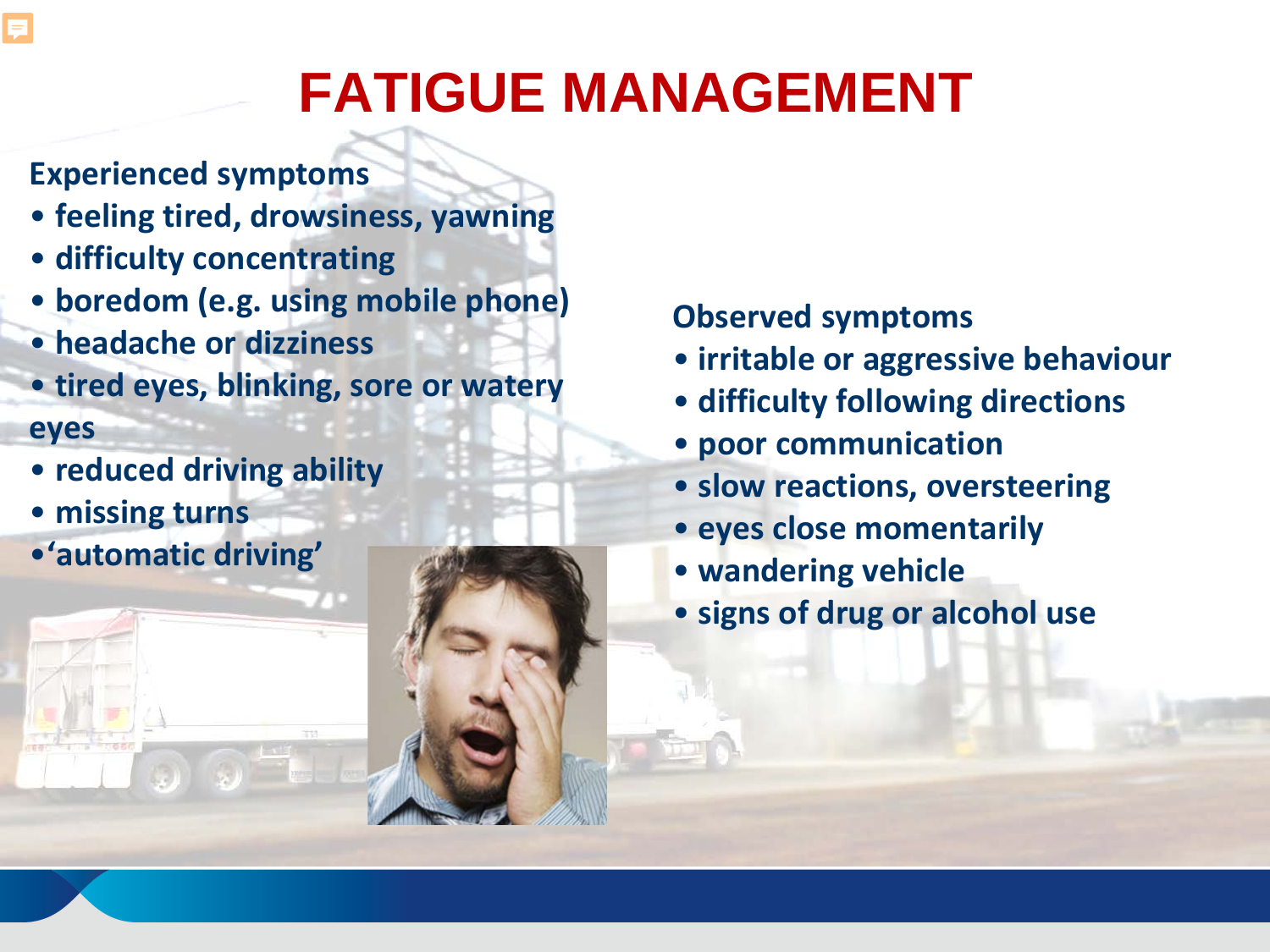$\equiv$ 

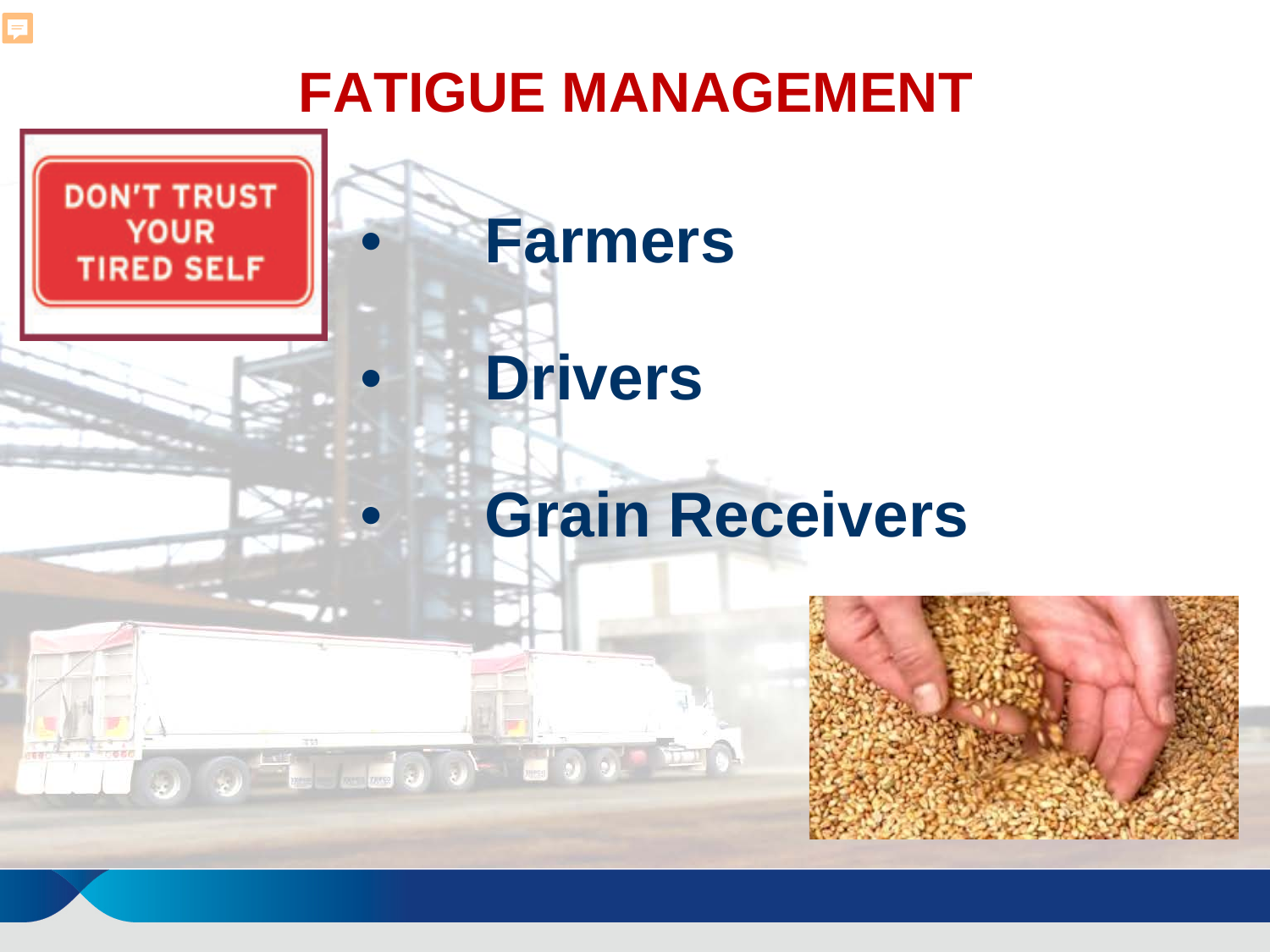- **Focus on sampling and unloading efficiency**
- **Engage with driver - have a chat, provide information**
- **Alert site supervisor if any concerns who will**
- **assess situation, and**
- **respond or**
- **escalate as considered appropriate**